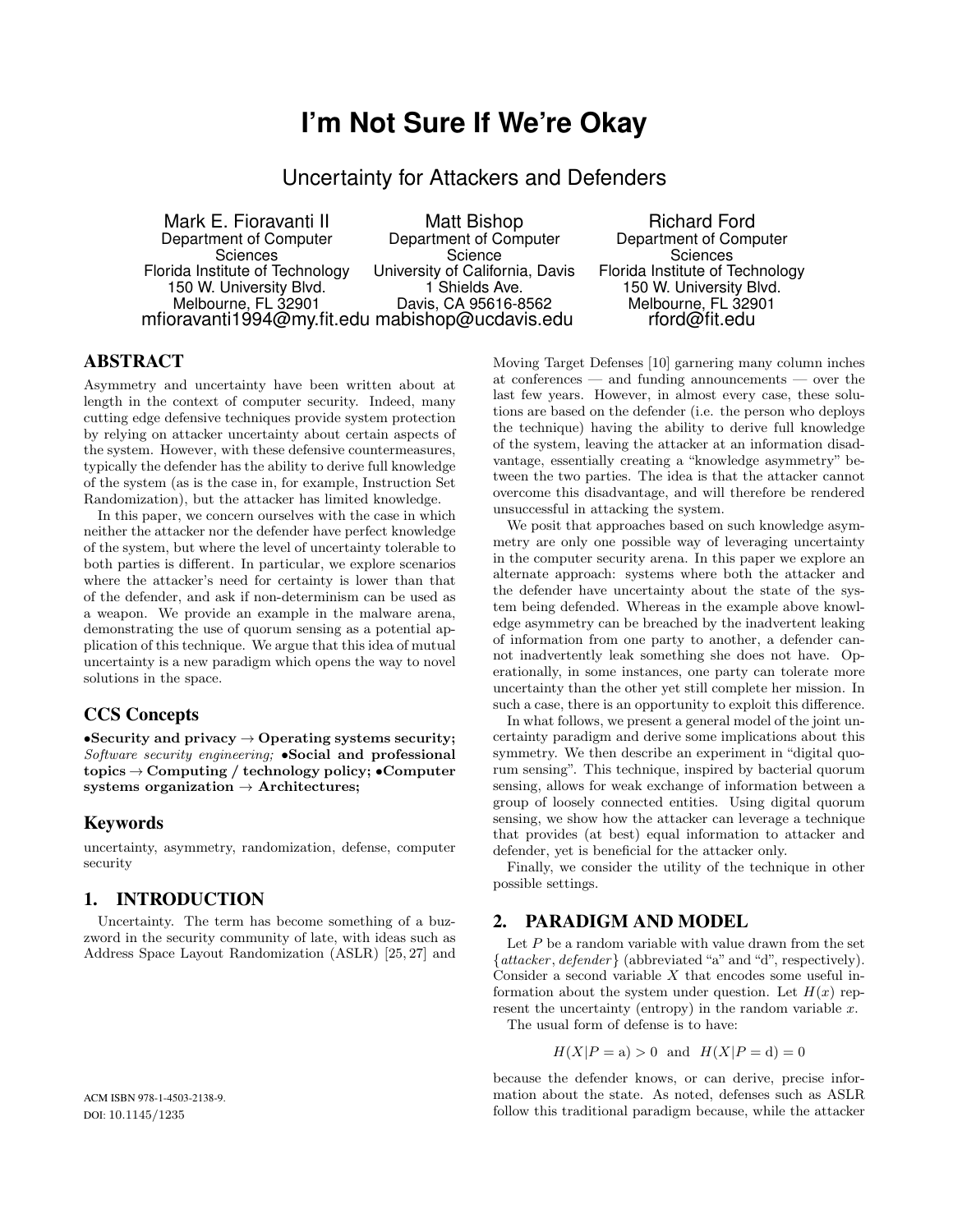does not know the placement of pages in memory, so

$$
H(X = \text{memory\_location} | P = a) > 0
$$

However, the defender can determine where those pages are in memory by looking at the page tables, so

$$
H(X = \text{memory\_location} | P = d) = 0
$$

This model immediately leads to three requirements for a system to implement the joint uncertainty paradigm for a given variable X:

- 1. Global availability: the object that produces the values that  $X$  takes on must be accessible to both the attacker and defender.
- 2. Stochastic process: the value that  $X$  takes on cannot be deterministic. Otherwise, both the attacker's and the defender's uncertainty will be 0. Thus, these values must be produced by a stochastic process.
- 3. **Synchronization:** the assigning of a value to  $X$  must be done before the attacker accesses the resource that  $X$  refers to; thus, a synchronization element is present.

As a very simple example, consider the rotational scheme of Huang and Ghosh for protecting web services [9]. They advocate a set of different software stacks, rotated randomly, to provide a larger attack surface than would one stack. Here,  $X$  is the stack to be used. It is accessible to both the attacker and the defender, meeting the first requirement. It is randomly chosen, meeting the second requirement. Finally, the assignment of the particular stack to be used when an attacker requests service (the assigning the value to  $X$ ) must be done before the attacker accesses the stack, meeting the third requirement.

We now present two examples. The first is a modification to ASLR to add uncertainty for the defender. The second is an implemented digital quorum sensing example to which apply the model to show that, indeed, both the attacker and the defender have uncertainty.

#### 3. EXAMPLE: UNCERTAIN ASLR

Return to our example of ASLR from the introduction. When using ASLR, the network defender is not affected as they have complete information about the system and in particular where the ASLR routine has placed the memory segments; despite the use of randomness, the defender has complete knowledge of memory layout. Thus, if an attacker gains the same access, she can observe what the defender observes, eliminating her uncertainty also.

However, there are a couple of weaknesses to this defense. First, if the adversary is able to force the system to leak information about the memory layout, the adversary can modify their exploit accordingly. Secondly, if the ASLR uses a source of (pseudo)random numbers with low entropy when positioning code and data, the attacker can attempt multiple attacks and from them determine the information needed for a successful exploit. Third, the attacker can largely ignore the address randomization by spraying memory with NOPs, and hope a return will fall in the correct location to pass control to code that the adversary has injected. Ultimately, ASLR is deterministic in nature from the defender's perspective, and may be non-deterministic from the adversary's perspective. If the adversary is able to gain enough

information about the system, the adversary's perspective becomes similar enough to that of the defender to enable the adversary to defeat the defense.

To eliminate the defender's knowledge, we posit a "magic memory management unit" (MMMU) that generates random addresses at which to place pages and/or segments of a process' memory. All memory accesses go through the MMMU, so neither the attacker nor the defender can observe memory directly. Thus, all physical memory addresses are inaccessible to everyone. Now the defender has no idea of the mapping between virtual and physical memory addresses; all she can do is supply a virtual address, which the MMMU maps into the physical one, and then performs the desired function (read, write, or something else). The attacker is in the same position as before; the ASLR randomizes the physical layout of the process' memory.

Consider our three requirements. Here, the random variable X represents the physical addresses; for expository purposes, we pick a virtual address (the exact one does not matter), and let  $X$  be the corresponding physical address.

- 1. Global availability. The object that produced the value of  $X$  is accessible to both the defender and attacker, because both need to be able to access memory. As all such accesses must go through the MMMU, and cannot bypass it to get directly to physical memory, the defender and attacker have equal access.
- 2. Stochastic process. The value that  $X$  takes on is random by the definition of the MMMU. Thus, these values are produced by a stochastic process.
- 3. **Synchronization.** The value of  $X$  is assigned before the attacker can access the resource that  $X$  refers to, here memory locations. Clearly neither the attacker nor defender can reference process memory before the process is instantiated by loading it into memory. Thus, this requirement is met.

A key observation for the successful use of the MMMU is that, while the entropy of the random number generator is important, equally critical is the entropy of the random addresses. So an attacker observing the inputs to the MMMU might be able to deduce information about the memory layout. To prevent this, we suggest an approach that uses trial and error.

Consider the process making a function call. The process does not know the actual function address. Instead, at compile time, the compiler wrapped the function call with trampoline code that will enable the process to try a set of addresses, and the function call will fail only when none of the addresses are correct. When the process begins, the MMMU dynamically provides a set of n possible addresses for each function call, where  $n$  is chosen as a trade-off between speed and robustness). The MMMU keeps track of these values and the association between them and the address of the function.

When the process calls the function, the MMMU checks that the provided address is one of the addresses it gave that process. If not, it immediately signals the operating system that a suspicious event has occurred, and identifies the process; the MMMU then returns failure.

If the address is one it gave the process, the MMMU checks to see if that address maps to the function. If so, it notes that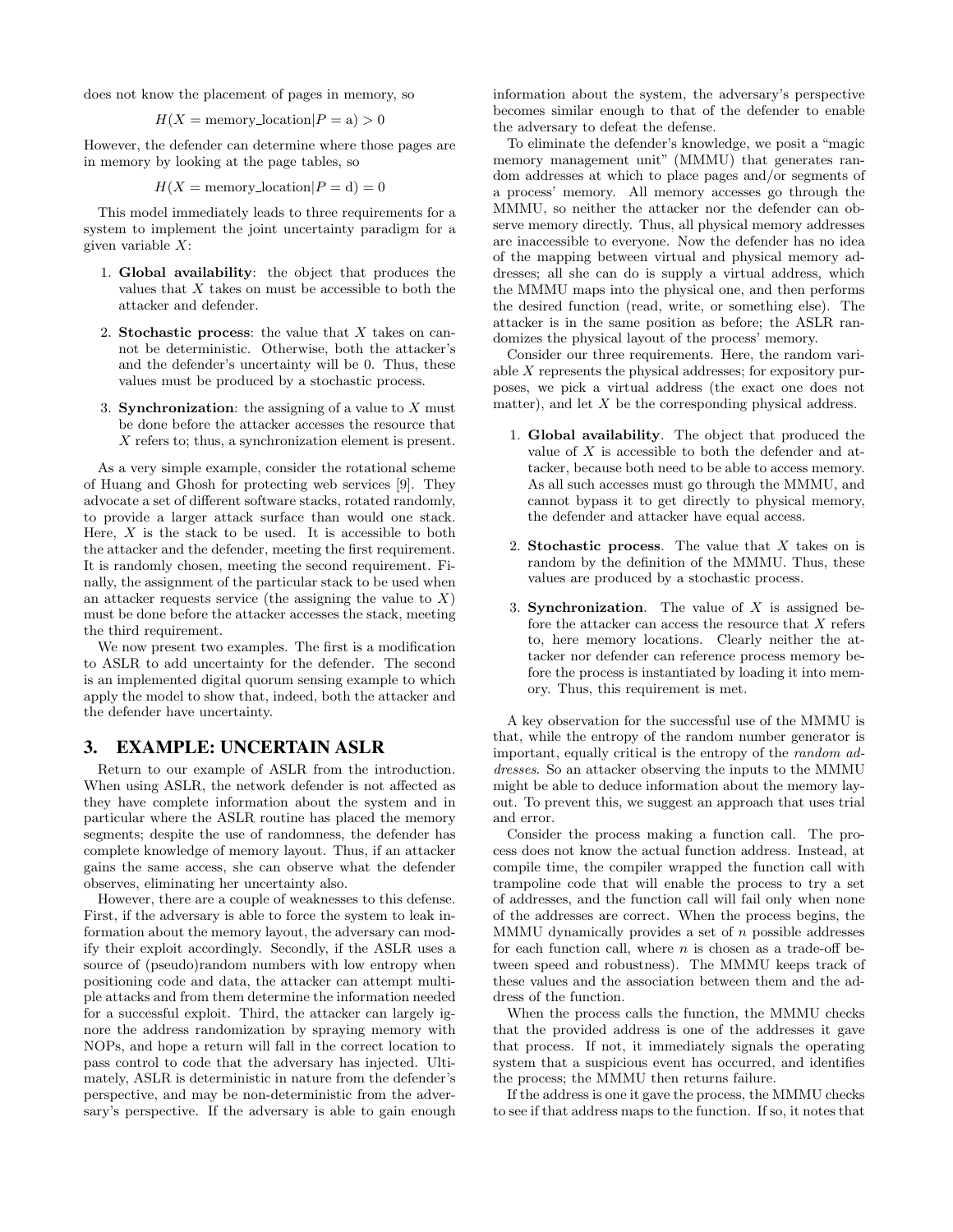it has entered the function at address a. Once the function completes (that is, a return or other termination occurs), the MMMU randomly generated  $n$  new addresses, replaces the previous  $n$  addresses in the process, and updates its set of addresses. But if the address is not the correct one, the MMMU rejects it; the trampoline code in the process traps the error and tries the next address in the set of n.

The point here is that neither the attacker nor the defender know which of the n addresses invokes the function. Further, as a new set of  $n$  addresses are invoked each time the function call succeeds, knowing that an address was the right one does not enable either the attacker or the defender to use that address again. Hence the address of the function is still unknown.

The MMMU is a hypothetical component that replaces traditional MMUs. It would provide uncertainty for both attacker and defender, and so is a "thought experiment" introducing our idea to provide extra security in the sense that, even if the attacker knows everything the defender does.

We now move on to a non-thought experiment.

#### 4. EXPERIMENT: QUORUM SENSING

A single, lone pathogenic bacterial cell poses little threat to a host. The host's immune system can react and remove it with little difficulty. If a pathogenic cell switches between multiple strategies to minimize its interactions when it is alone or isolated, and replicates as resources become available, a host's immune system may not identify these cells as a threat and allow the bacteria to form a colony. Once a colony has formed, the pathogenic bacterial cells can switch their strategies and attack the host, and at that point the host's immune system may no longer be able to clear the pathogenic bacterial cells. Indeed, some social strategies are more beneficial if the cell is isolated or alone while other social strategies are more beneficial if the cell is part of a community. The start of bacterial bioluminescence, the production of biofilms [2, 7, 19, 22], the release of virulence factors [19, 22], extracellular uptake of DNA through bacterial competence [19], and creation of persister cells [14,15,17,26] are examples of behaviors that are typically more beneficial if the bacterial cell is participating in a community than if the bacterial cell is behaving asocially. The bacterial cells require a communication channel which allows them to determine where there are sufficient cells present to switch their behaviors.

This led to the question of whether malware could take advantage of a communication channel similar to that used by bacteria. A study of this communication mechanism, called Digital Quorum Sensing (DQS), examined whether it was viable [6]. A central requirement of the communication scheme was that it only pass the minimal amount of information to allow the targeted malware to conduct its mission. The study focused on targeted malware that was created by a determined adversary [20] to disrupt a mission, rather than malware designed to infiltrate a network and exfiltrate information. Targeted malware is most likely only concerned with the overall infection state of the network, specifically whether the network is sufficiently infected for the malware to conduct its mission.

The study used a statistical covert timing channel [1, 11– 13, 18, 30] to communicate the overall infection state of the network by modifying the properties of a shared resource, in this case the time distribution of network traffic. The communication would be a signal which results in the slight skewing the packet transmission times, but in such a way that those times were not skewed enough to impact enterprise network services or (legitimate) communications. The communication channel is probabilistic in nature as it is not always present in the traffic of a single infected host. Thus, a broader approach is needed to observe the signal—inspecting the traffic of the entire network. A network defender monitoring the traffic would have several hypotheses to chose from. Perhaps the packets were not emitted because the host is not transmitting information; perhaps the packets were delayed because the host is performing other computations or because the host is potentially infected with malware. Normal network traffic is not consistent and is often bursty, so the network defender could not automatically deduce that the delay is caused by a host infected by malware.

#### 4.1 Thought Experiment

As an illustration of the proposed communication scheme, consider the following thought experiment. A large number of participants are invited to a cocktail party, hosted by Alice. This party is interesting to Eve who knows some individuals at the party are willing to help (Ian) in the Eve's nefarious schemes, but Eve does not know which individuals these are. Alice is only interested in having certain types of parties, so she hires the services of a Walter, the warden, whose responsibility is to ensure that the correct types of parties are being held. To complicate things, Ian may be traveling to the party as Bob with a fake ID, so even though Walter can check IDs he cannot automatically assume that any one not named Ian isn't up to anything nefarious. Eve is interested in having parties that are not what Alice desires. Eve is also not interested in the particular individuals present at the party. Eve only wants to know when there are enough Ians to manipulate the type of party to one the sponsor does not want (one of the Eve's nefarious schemes).

Eve recognizes that the manipulation will be successful if there are enough Ians present. If a single Ian attempts to modify the type of the party on their own, Walter will quickly identify the offender and remove them from the premises. If there is a large population of Ians, then the Ians can overwhelm Walter and disrupt the party. Eve could devise a scheme in which there are a series of secret handshakes that allow Ians to identify each other. They can then count the number of times they used the secret handshake. This has the disadvantage that if Walter knows about the secret handshake, then Walter can identify the guests present at the party who are Ians by backtracking each and every individual that person has talked to and see if they used the secret handshake. The secret handshake becomes a way that both Eve and Walter can know with confidence if a particular party-goer is willing to assist the Eve or  $not$  — and can both act accordingly..

Alternatively, Eve could take advantage of something in the party that all party-goers share, for example the background noise, and exploit it as a communication channel. During the course of the party, people will talk, and this talking generates a level of background noise. When someone wants to speak intimately to another at the party, that person typically lowers her voice, so the background noise at the party decreases. Eve could devise a communication channel that works as follows. Divide each hour into 5 minute intervals beginning at the top of the hour. All of the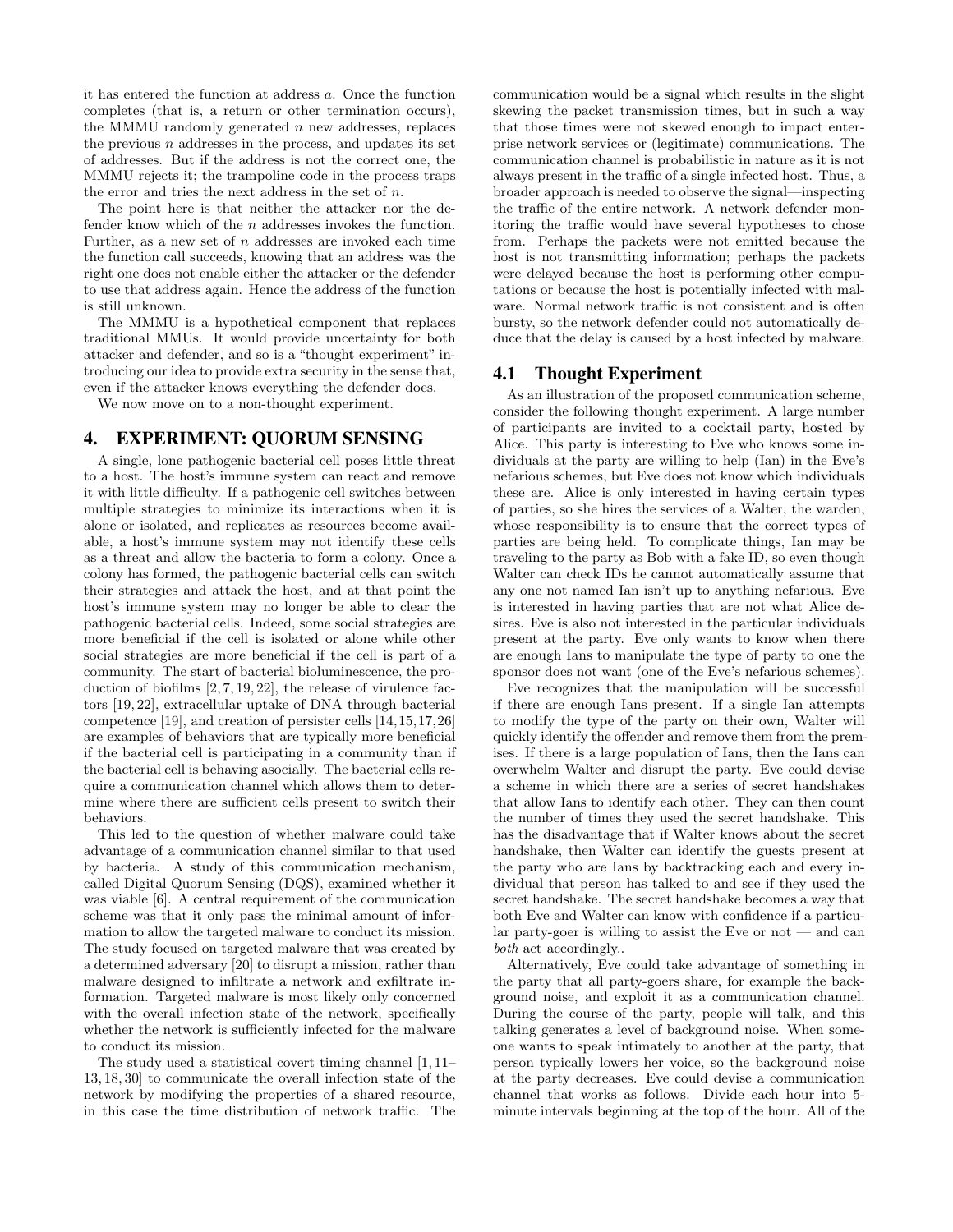Ians will either carry on a normal conversation during each 5 minute interval, or do not talk at all during that interval.

If this "periodic pause communication channel" is used when there are only a few Ians at the party, then there may be a slight reduction in the background noise at the party. If there is a more significant presence of Ians, the periodic reduction in the background noise will be more pronounced. Walter who is monitoring the party may notice the periodic reduction in background noise. Walter must then distinguish between some hypotheses. One is that the noise reduction occurred naturally, as a result of the flow of conversation. A second is that the reduction in background noise was maliciously inserted as a form of communication. Even if Walter suspects that something malicious is going on, he must identify each person who was quiet during that period, and for each of these individuals determine whether the delay in their conversation was malicious. Unfortunately, now Walter has another issue that they must consider: "who else was listening?" Not all of the Ians may have been communicating at the time when the quiet intervals occurred.

Eve may decide that they have an advantage but be unhappy that Walter can potentially identify and remove a large number of Ians before the party's type has been changed to a nefarious one. Eve may be willing to tolerate more uncertainty because in this case she cares about the density of Ians, whereas Walter needs to identify who is willing to help. They modify the periodic pauses and introduce an element of chance. The resulting scheme could be as simple as generating a random number between 0 and 9 inclusive at the beginning of the 5 minute interval, and pause conversing when the number generated is 0. This means that roughly 10% of the Ians will pause in the party during any particular 5 minute interval. The resulting reduction in background noise will not be as drastic as before, and there will be an increased chance that the Ians will guess incorrectly that they should converse during that interval, but to Eve guessing wrong is not as bad as Walter guessing wrong. It is also more likely that Walter will not notice that the background noise has changed. Both Ian and Walter must determine if the reduction in background noise is significant enough to act upon. If Walter realizes that something is amiss, Walter now has three different hypotheses to choose from when inspecting individual guests who did not pause during the 5 minute interval. These hypotheses are that the guest is they are a normal (non-Ian) guest, or that the guest is an Ian who opted not to participate during this window. A guest who did converse during the 5-minute interval is either a normal, non-Ian guests whose conversation naturally paused, or an Ian who is actively communicating during this interval. There is no longer a straightforward distinction between Ians and non-Ians.

In an attempt to gain more insight into the motives of the party goers, Walter may attempt to enlist additional recording equipment and hire the requisite support staff. This is an additional expenditure of resources that both Alice and Walter must deal with, but does not cause Eve to modify her strategy. Playing back a video does not offer any new insight, other than increasing the amount of time Walter must spend attempting to discern motives between Ians and non-Ians. Walter is still stuck playing a game to determine why a specific party-goer chose to pause to pick up a drink from a server, leave the party to powder their nose or even take a breath. All of these recordings consume more resources but



Figure 1: Quorum Emitter into the Operating System Diagram

may not even help Walter make progress in determining if a party goer is really an Ian.

Analogous to relying upon the background noise at the party, a determined, network-based adversary could rely on the global packet distribution on a network. In effect this would allow the targeted malware several opportunities to evade detection. Assembling a system which relies on the existing network traffic for a communication scheme is not trivial and several different technologies are required to implement such a solution.

#### 4.2 Proof of Concept Study

Now consider a large enterprise network in which most of the hosts are infected. Each host is inserting the covert timing channel into all traffic being emitted from that host. If the signal only has a 10% chance of being inserting into the traffic, then it would be reasonable to expect that about 10% of the infected hosts are emitting the signal at any single point in time. A network defender could monitor the traffic from a specific host and may not notice the signal being emitted from that host as most of the time the signal is not present, and even when present, it has only a slight impact on the packet distribution. If instead of monitoring a single host, the network defender (and the adversary) monitor all traffic passing by the network interface of a host, they would be more likely to detect the signal as it is the union of the individual signals from multiple infected hosts. The signal will be more pronounced as the number of infected hosts increases. The individually infected hosts are not important; only the presence of the community is important. This is similar to bacterial quorum sensing, where pathogenic bacterial cells release autoinducers into the environment, and when a critical concentration threshold is crossed, their behaviors change. With sufficient population social strategies are more productive for survival.

The proof of concept consists of two different components: an emitter and a receptor. The quorum emitter, illustrated in Figure 1, resides on the host and monitors all traffic being passed to the host's network libraries. The quorum emitter injects a delay according to a predefined set of emission probabilities. If it is determined that a packet should be delayed, a transmission delay is inserted which prevents the packet from being delayed by a small mount of time (experimentally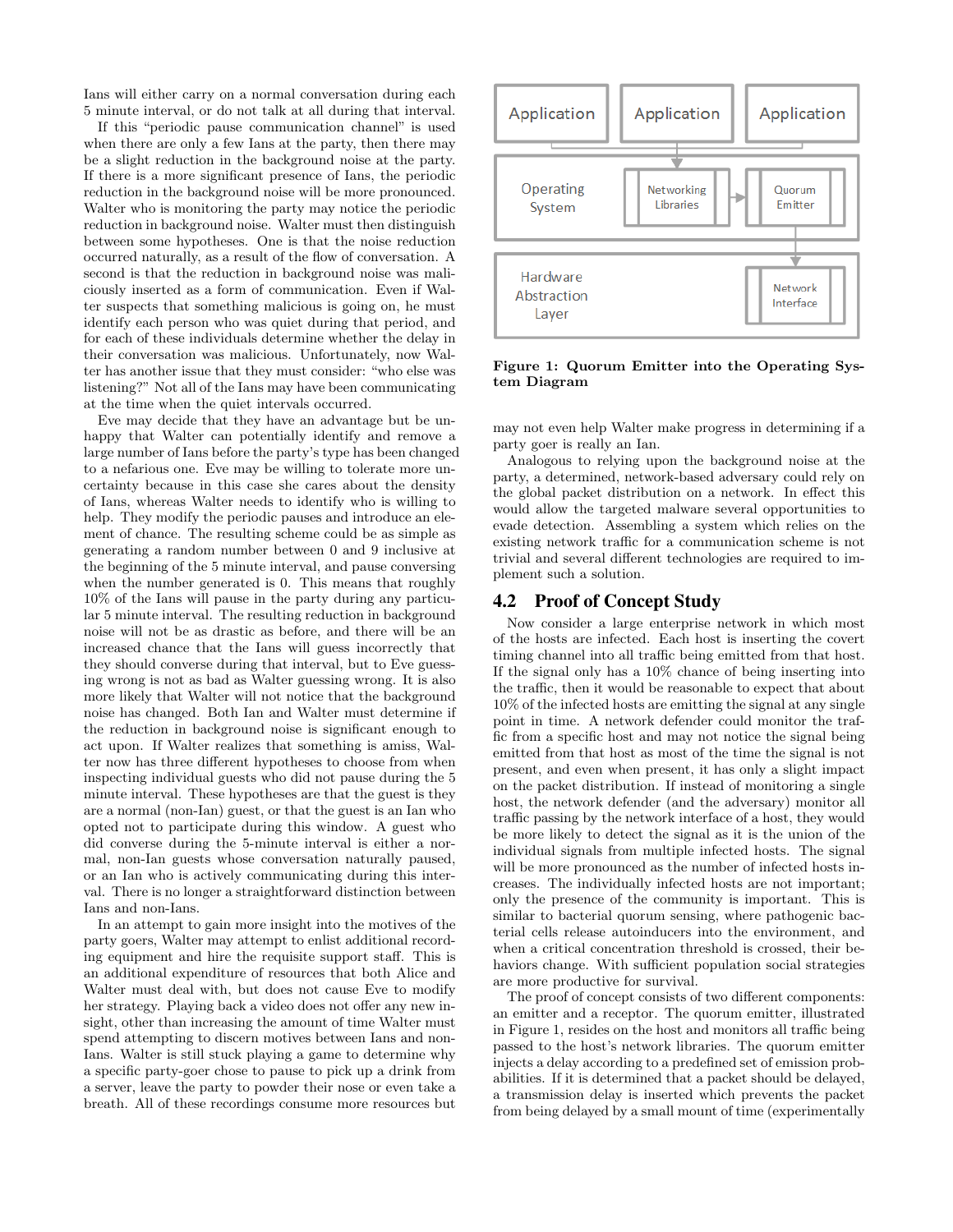

Figure 2: Quourm Receptor Integration into the Operating System Diagram

this delay was on the order of 40 ms). It would be reasonable to assume that an adversary using this covert timing channel would select a profile in which the delays introduced by a specific host are small enough that they can be easily attributed to sources other than insertion of a covert timing channel.

The second component of the DQS system is the receptor (see Figure 2). This component is more complex than the emitter. It relies on Digital Signal Processing (DSP) and performs statistical testing. Although an adversary can select a more traditional command and control scheme, the statistical covert timing channel offers more resilient communications in networks where modifying the contents of packets or using a new protocol will allow the defenders to identify the malware. Like the emitter, the receptor is embedded within or hooked into the host's networking libraries, but unlike the emitter the receptor does not modify the traffic. It only monitors the traffic being received by the host.

In the original experiment [6], the calculations that the receptor performs are more computationally intensive than those of the emitter. When the host receives a packet, the receptor only records the time of arrival. The receptor maintains a count of packets arriving at the host, and it performs a Discrete Fourier Transform (DFT) on the collected time series. The receptor maintains an "ideal" emitter to compare the observed signal against a correlation function. The result of the comparison is recorded.

Follow on experiments in which a revised emitter was tested on a network using existing network traffic revealed in the presence of small amounts of network traffic, the correlation DFTs was insufficient to reliably measure the signal. The revised emitter used the Linux kernel's Traffic Control APIs to induce a periodic notch in which packets were delayed by 20 ms. Now instead of artificially inflating the packet counts to induce a signal, the emitter relied on existing packets to embed a small signal in the traffic. This has the effect of not attempting to mimic an existing protocol which could be detected [8]. A revised detection scheme was developed; in which the packet counts are collected and accumulated over much longer periods (i.e. 6 hours) and the packets were counted in accumulated windows. The counts were analyzed with the Kolmogorov-Smirnov test with the null-hypothesis that the data was parametric in nature. This test is important in that parametric and non-parametric data requires different sets of statistical tests. The results of the tests indicated that the null-hypothesis can be rejected (p-values were consistently  $\langle 10^{-6} \rangle$ ). The next nullhypothesis is that the data collections were all originated from the same distribution. Friedman's test with a significance level of 5% in conjunction with the Bonferroni correction, to determine if the result is statistically significant. The statistical significance of the result varied as the likelihood of delaying packets was changed in the experiment. If the result of the Friedman test returned a significant result, the Wilcoxon rank sum test could be used to determine which periods contained anomalous data. The most interesting results occurred when the probably of delaying packets was set to 10%. In these cases there was a significant result when monitoring the packet counts for the overall network traffic, but if a filter was applied on a per host level each of the tests returned results which indicated a non-significant result. This means that over all a signal could be detected on the network, but if a network defender attempted to narrow down the hosts which were causing the anomaly, no individual host appeared to deviate significantly from the norm.

The adversary and the network defender face similar difficulties in determining if a signal is present. The adversary must statistically test to determine the probability that a signal is present, and this requires that multiple tests be performed. These tests require an additional piece of information, specifically the significance level that is required to reject the null hypothesis. A higher significance level means that the DQS receptor is less likely to trigger on false positives, but the presence of a stronger signal means that network defenders are more likely to notice the signal. A lower significance level means that the receptor is likely to act upon false positives and may prematurely transition, at this point the adversary must weigh the risk of detection against a premature transition to the social state.

During this study, different communication channels were discussed. Of these, the statistical covert timing channel was unique in that it allowed information to be exchanged that was actionable for the adversary but not the network defender. Even if the network defender obtained a sample of the malware and reverse engineered the statistical covert timing channel, they were not able to deterministically identify which hosts were infected by monitoring the network traffic. If the communication channel was identified and monitored, the network defender like the adversary could monitor the traffic to determine the overall infection state. The initial research led us to question if there was a more general class of strategies available in which an adversary relies on strategies that are based on uncertainty.

#### 4.3 Model Application

In order to attempt to identify other situations in which an adversary may attempt to utilize the DQS signaling scheme, a formal model of the communication channel must be developed. The system described in Section 4 was reviewed and the essential characteristics of the prototype were identified. The characteristics identified are those that would allow an adversary to identify resources which could be manipulated in a way that signaling could be performed. By understanding the requirements of the model that the adversary is using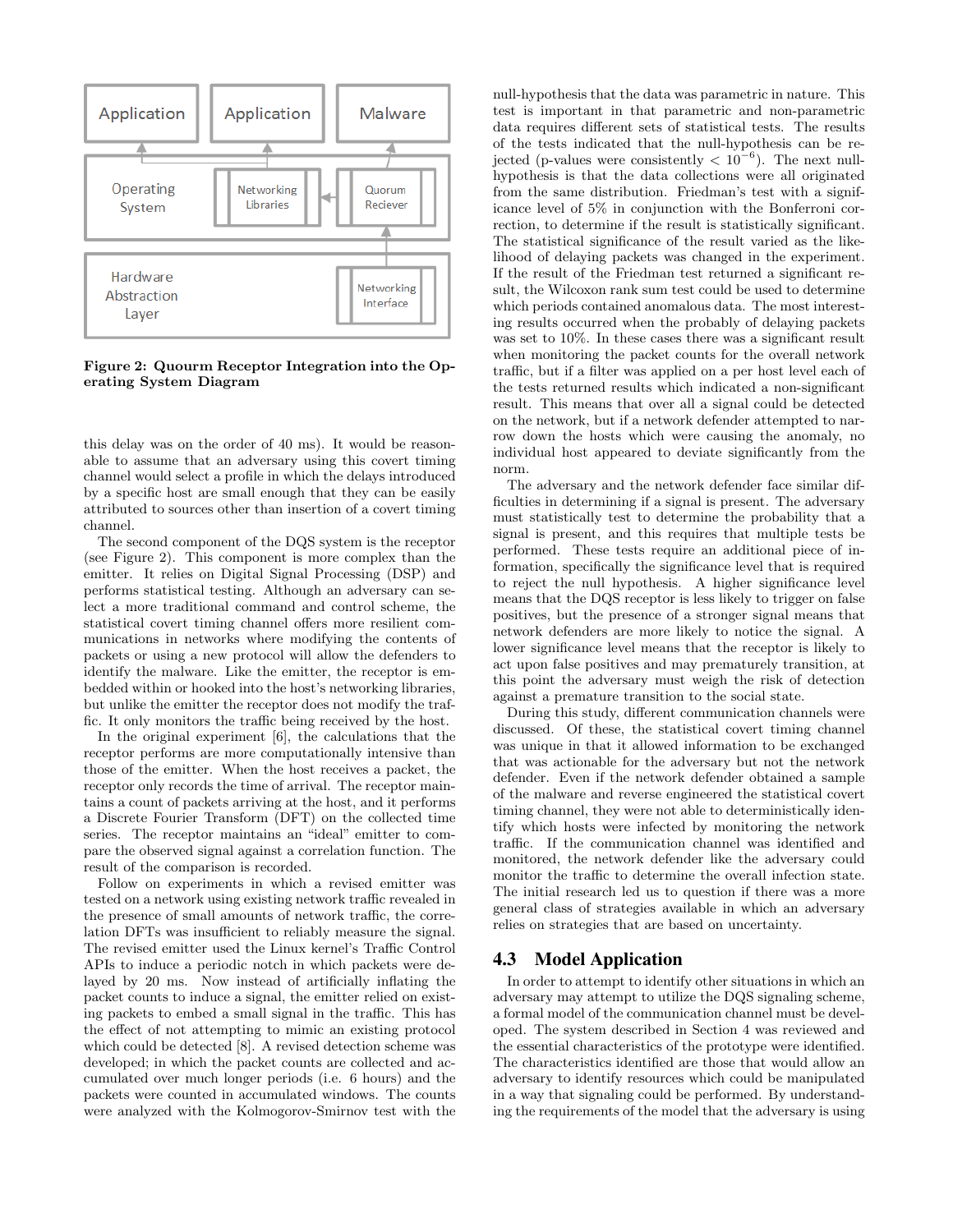to identify possible communication channels, a network defender could also leverage the same model to attempt to determine where signals may be exist in their network. As a result of understanding the model the network defender has the opportunity to develop ways to not only detect the signal but also develop possible countermeasures.

We first show that the characteristics fit the requirements given in Section 2 for a joint uncertainty approach. We also show that the autoinducer in Section 4.2, which is the network packet counts, are an appropriate random variable.

• Global Availability: The autoinducer should be a shared resource which significant number of entities routinely influence. The autoinducer should not be a resource which is only available or accessed by a single entity. Additionally a large number of entities should routinely interface and influence the resource. In the prototype experiment the overall packet counts on the network are observable by hosts on the network (provided network level architectures are not filtering the traffic observed by hosts). This also means that the participating entities should frequently access the autoinducer. If the autoinducer is only infrequently accessed, significant change in behavior on the part of a single entity would be identifiable. For example, if all hosts on a network are relatively quiescent, a host which suddenly contributes a significant about of network traffic would be easily identifiable.

Further, provided that network traffic is not overly restricted by the network architecture, any host can monitor the traffic received by its NIC. Networks will commonly have broadcast traffic such as Address Resolution Protocol (ARP), Microsoft NetBIOS (if Microsoft Windows clients are present), and possibly multicast-DNS (mDNS). Typically there are a large number of hosts on the same network and all of these hosts are exchanging information periodically. Thus, the characteristics of the autoinducer meets this requirement.

• Stochastic Process: The entity should interact with the autoinducer in a way that is that can be analyzed statistically but cannot be predetermined. The process should not be deterministic in nature, for example if the system has a Finite State Machine (FSM) the state transitions cannot be modified as it would violate the FSM's transition table. The adversary could not randomly modify the FSM to cause it to occasionally transition to a state that normally is undeceivable. This is one of the most important features of the model, the adversary will need to contribute minor modifications to the local statistics of the autoinducer. These contributions are small enough on the individual level that they fall well within the normal statistics of the system. When all of these contributions are added, the small deviations are in the same direction so they are cumulative in nature while the remaining unaltered communications are essentially random so they will cancel out when accumulated.

Although the individual protocols are deterministic in nature, e.g. the TCP protocol relies upon the threeway handshake to start the session, the subsequent number and duration of the messages is not part of the protocol. HTTP is commonly used as a TCP payload HTTP responses depend on the HTTP requests. HTTP is no longer used to just convey static information and the dynamic nature of the content return in the response means that even subsequent identical HTTP requests can receive different HTTP responses. Thus, the autoinducer may be viewed as a stochastic process.

• Synchronization: All of the entities in the network are able to maintain clock synchronization such that knowing the times on multiple hosts there are only minor differences. These differences must also be minor over longer time periods. In follow-up experiments, the proof of concept required that all of the hosts maintain a clock drift of less than 20 ms in 6 hours.

Networks commonly make use of protocols such as NTP to maintain clock synchronization between hosts. Hence the autoinducer meets the synchronization requirement.

Based on this model, a number of different channels can be identified. If a network is configured such that packets are frequently fragmented, instead of delaying a packet by a few milliseconds the autoinducer can rely on periodically fragment a packet before transmission. These channels could be used at the network level and although the communications channel so far discussed focused on the network level, intra-host communication may also be possible.

### 5. ASYMMETRY & NON-DETERMINISM

Based on our model and analysis of it, our intuition is that there is a role for shared uncertainty as a defense. In the following sections, we examine how non-determinism has played a role in malicious code, and then examine the space more broadly, looking at the problem from a wider perspective.

#### 5.1 History of Non-Determinism in Malware

The battle between attackers and defenders is perhaps clearest in the malware space. Here, defenders have typically been forced to respond to attackers who can probe defenses at will.

A good example of a state where attackers and defenders have very different needs with respect to certainty are "infection markers". The goal of these markers to is prevent a piece of malware from repeatedly infecting the same file. For example, some early malware would mark files as infected by setting the seconds field on the file's timestamp to a particular value, and then check for this value as an infection marker.

Of course, such a marker is not reliable. Many legitimate files (presumably 1 in 60) will be uninfected but have a seconds field in the timestamp that indicates infection. Furthermore, if an infected file is moved and the timestamp changes, some infected files will be marked as uninfected. Regardless of these risks, this strategy was both common and effective for attackers. Using the seconds field of the timestamp for detection purposes is acceptable to the attacker (who simply misses an the opportunity to infect a file) or, on occasion re-infects a file that is already infected. Conversely, detection by timestamp is impractical for the defender (who would suffer an excruciatingly high rate of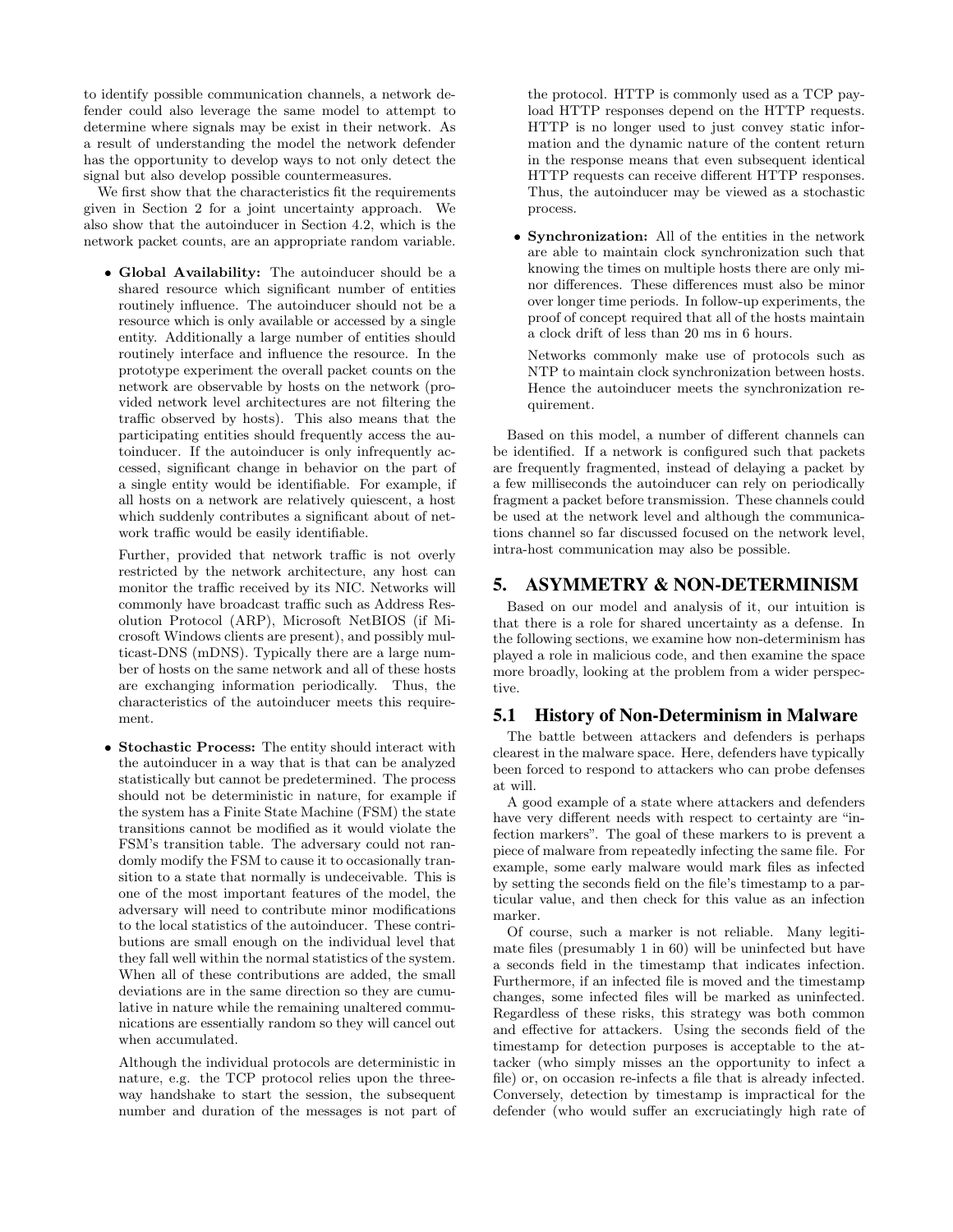false positives). Similarly, infecting an infected file whose timestamp was changed is acceptable to an attacker (in the worst case, either the file is corrupted or the infection is pointless) but marking a file as clean due to its timestamp is not acceptable for the defender. In essence, the attacker and defender have vastly different tolerances for error, making the "soft" signal of the seconds field only advantageous to one party.

Another example of tolerance for uncertainty is found in malware that attempts to obscure its entry point (called Entry Point Obfuscation (EPO) malware [28]). In an EPO infection, the virus sometimes uses a heuristic to determine where to implant the initial entry point of its code. Typically, the malware will attempt to attach itself to a function preamble, in the hope that at some point the function will be called and the malware executed. The technique is somewhat unreliable, but again is "good enough" for the attacker to leverage.

In the case of EPO, the risk taken by the malware author is that the code may not be executed, and hence the infection is inactive. Similarly, the defender may not be able to detect the malware reliably as a fundamental foundation of currentgeneration virus scanning, emulation, may not execute the actual entry point as it may be either deep within the host code or rely on user input.

#### 5.2 On Asymmetry and Uncertainty

Asymmetry has been discussed in the context of information security and cybersecurity [16, 24]. Liang and Xiangsui have argued that exploiting the asymmetrical nature of cyberspace is essential in the future, especially when participation in symmetric conflicts will guarantee that an adversary cannot win. It has been said that this asymmetry exists in computer security because the adversary only needs to find one weakness, but the defender needs to protect against exploitation of any weakness. Pavlovic described this situation as the "fortification principle" [21]. The attack previously discussed in Section 4 is an asymmetric attack because it relies on the asymmetric information requirements of the adversary and the defender.

The effect of uncertainty upon the actions of entities varies. These actions depend on the nature and tolerance to error. Consider an adversary who knows that a high-value target is in one of three buildings. They can destroy one building, two buildings, or all of the buildings. The course of action that the adversary selects will depend on the risk of destroying the wrong building. If the adversary is intent on minimizing the collateral damage, she may opt not to destroy all three buildings at the risk of missing the target. If the adversary does not care about the loss of the other buildings, she can destroy all three buildings to be sure of destroying the target. The uncertainty caused by the lack of information will cause the adversary to act differently based on their tolerance to risk. In the first case, the adversary will prefer deterministic information; she is interested in being certain of the particular structure that the high-value target is in. In the second case, the adversary is not affected by the lack of information; knowing that the high-value target is in one of the three buildings is sufficient to have all three buildings, and therefore the target, destroyed.

"Non-deterministic" attacks take advantage of the different information requirements of the actors involved. The defender needs certainty while the adversary can get by without it – a particular confidence may be enough. For example, an adversary launching an attack on a remote host may be comfortable with an exploit that only works 1% of the time, or even less. The adversary can either launch the attack repeatedly until the host is successfully compromised, or can attempt to exploit a population of hosts large enough that, with very high probability, at least one will be compromised. The network defender is unable to rely on such a probabilistic approach because if even one host is compromised, regardless of how low the probability of such a compromise is, the defense has failed. An enterprise would not be able to function if their software worked only 1% of the time; indeed, even enterprises which guarantee 99.99% uptime still have difficulties when that 0.01% of downtime occurs.

Defensive strategies have attempted to exploit randomness to their advantage. Note that this is different from exploiting bilateral uncertainty. As an example, many modern operating systems use Address Space Layout Randomization (ASLR) in an effort to thwart exploits that rely on fixed addresses. Section 3 described the asymmetry in uncertainty in this defense.

In these situations, the network defender is limited by their need for determinism to operate successfully. The adversary can accept a non-deterministic approach in which the likelihood that their attacks are successful is high enough that they can still accomplish their mission. In other words, the network defender can accept no risk of failure in the defense mechanisms. But the adversary can accept a very high risk of failure of any particular instance of the attack by creating enough instances to ensure that at least one will work.

An interesting observation is that the nature of covert channel exploitation and side channel attacks invert the usual "uncertain attacker, certain defender" paradigm. When two attackers communicate using a covert channel, their goal is to communicate in a way that looks random to the defender but not to the attackers. So here, the attackers have minimal to no uncertainty (depending on the nature of the channel and signaling mechanism), whereas ideally the defenders have maximum uncertainty. Side channel attacks, which are effectively covert channel exploitations where the "sender" is a system rather than an active entity, again has the attacker deriving some degree of determinacy out of what to the defender appears to be non-deterministic.

Along the same lines, the technique of generalization for anonymization and data sanitization [3] adds uncertainty with the goal of preventing the attacker from determining the unsanitized data to a precision sufficient for compromise (where "compromise" is defined from the attacker's point of view). It also may add uncertainty for the defender, those who are generalizing the data. For example, if the sensors gathering the data do so in a coarse manner, the data may arrive at the defenders' site in a generalized form. The defenders then generalize it further, to prevent specific ranges from being revealed. In this case, these meet the paradigm of joint uncertainty.

A method of protecting sensitive information is through the use of negative surveys [4, 5]. A researcher uses a negative survey to query a subject in a way that allows the subject not to expose potentially sensitive information. This work is different in a few respects from our idea. First, the researcher is different from the attacker. The researcher is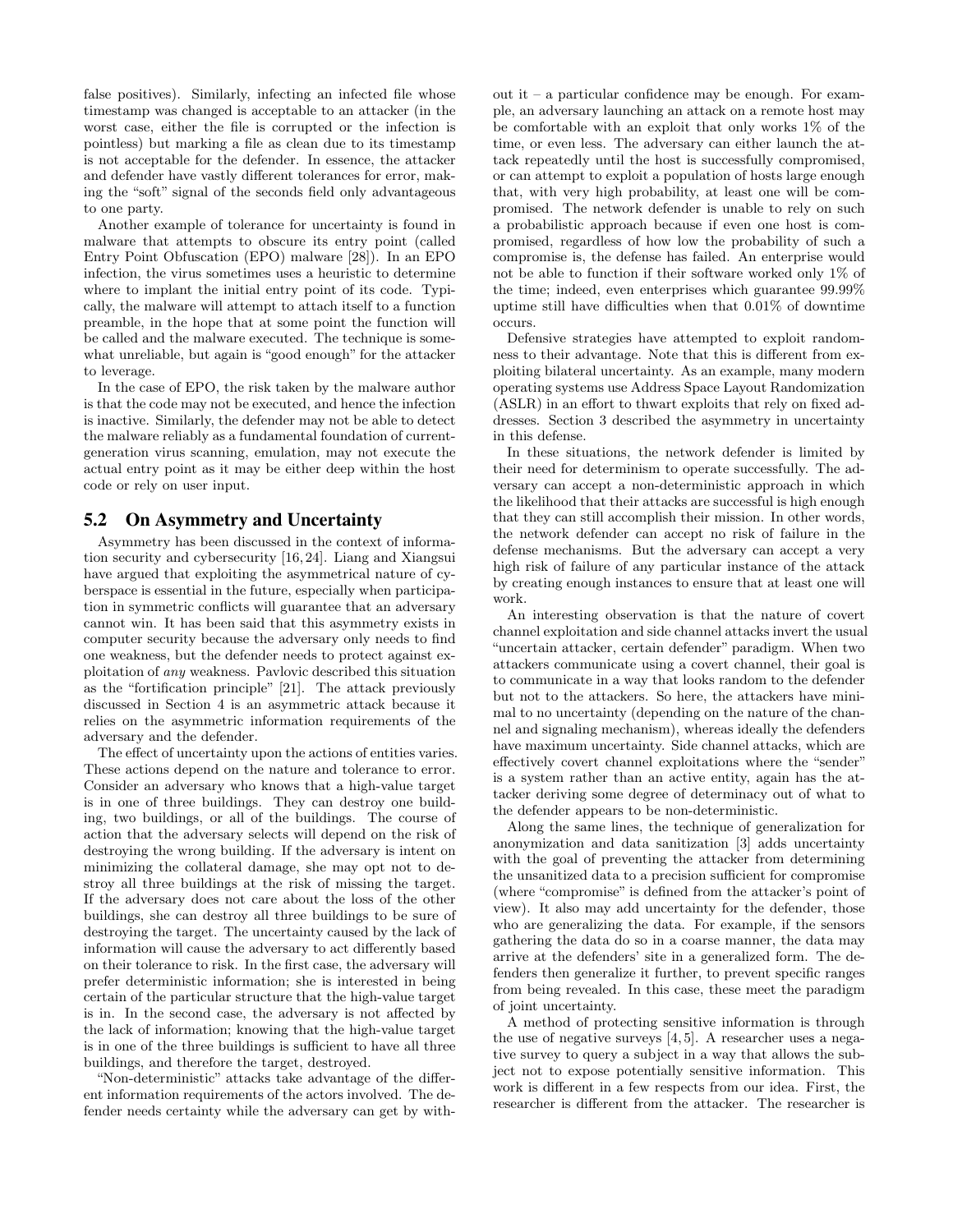willing to use a negative survey that affords the subject opportunities to preserve sensitive information but allows the researcher to potentially gain useful information. On the contrary, the attacker is actively seeking to exploit information from the subject and is willing to generate arbitrary and potentially intrusive queries to get the desired information. In addition, the techniques proposed in this paper are based on both the attacker and defender dealing with situations in which they are not interested in deterministic information (e.g. Eve in the cocktail party from Section 4.1) or have deliberately given up access to deterministic information (e.g. the defender using the MMMU discussed in Section 3). With negative surveys, the subject being queried has complete access to the information in question.

Finally, there has been work on the idea of shared system uncertainty. van Dijk et al. [29] examined a simple security game where players did not know the game state until they played a move. The work spawned research into optimum strategies under mutual uncertainty, and could provide an interesting framework for a theoretical model for the techniques we are using. Schöttle and Böhme [23] have also explored the idea of uncertainty in stereography. Stenography is an interesting topic, but the effect on the channel's value as a result of its discovery are slightly different. Both the techniques described in this paper and communication via steganographic channels rely on modifying existing resources within the environment. But agents using a channel such as the digital quorum sensing channel are able to operate in an environment where the defenders are aware of the channel, whereas the discovery of a steganographic channel defeats the purpose of using steganography. The use of steganographic techniques in conjunction with the techniques discussed in this paper could open some interesting opportunities for the attacker and defender, especially with regards to identifying potential channels that could be used to exchange information.

#### 5.3 The Paradigm, Redux

While we have illustrated our idea in several examples, there is a wider lesson to be learned. In each case, uncertainty as to state played a role — and this uncertainty was shared by both attacker and defender. For example, for self-infection checks in malware, neither side has additional information about the state of a file, but this level of uncertainty penalizes the defender more than the attacker. That is, the asymmetry in the information requirements make the strategy advantageous to one side.

The important difference between our approach is that in our system, attacker and defender share the same level of uncertainty — they differ not in their knowledge, but in their requirements for usable information. We argue that where such an approach can be used, it is more powerful than existing approaches because, quite simply, one cannot leak information one does not have. In ASLR, for example, attackers use probes to slowly gather information about the address space of the target machine. This is possible because the defender actually knows the location of various structures in memory.

We envisage applications of this paradigm where a system is designed to contain only the level of certainty needed to accomplish a particular action and nothing more. For example, consider a GPS system that is embedded in a vehicle. If our driver only needs to know approximate location, but there exists a threat where an attacker needs to know the location at much higher precision (perhaps to detonate a roadside device or target a missile) our existing design paradigms would like to install a regular high precision GPS and attempt to blind the attacker to its output. We argue a better approach is to limit the fundamental accuracy of the location device in the vehicle at the hardware level, so the GPS system, even if fully compromised, provides only enough positioning for the defender, but not the attacker.

Such an approach of deliberate uncertainty should come as no surprise to anyone: it is an approach that has been used in military operations and espionage for as long as their have been wars, where each member of a team may have been given only that information that is critical to their performance of a particular task. We ask why computer security should not work the very same way. In this argument, we are not conflating incorrect information with missing information: both have a role in developing a new model of computer security that is based on the deliberate use of bidirectional uncertainty as a defensive or offensive technique in the cyber realm.

#### 6. CONCLUSIONS

In this paper we have argued that shared uncertainty about a system can be a useful technique for both attacker and defender. We argue that either side can leverage an asymmetry in the information requirements that need to be met in order for a particular mission to fail. We further argue that such uncertainty is preferential, where possible, to defenses that rely on only one party having uncertainty about the state of a particular system.

We illustrate this by exploring an experimental system that allows for limited coordination of malware activity in a way that is meaningful to the attacker, but extremely difficult to leverage for the defender. In such a system, both attacker and defender have the same knowledge: the probability that a certain percentage of machines are infected, but this knowledge has radically different usefulness to each party. We envisage this difference in value to be an interesting area of exploration, ripe with possibilities.

In our arguments, we draw a distinct border between systems that rely on asymmetric knowledge — that is, where either the attacker or defender knows something that the other does not — and systems where both parties potentially have access to the same information. Defenses such as ASLR are quite different from the type of scenario we have considered. Instead, where there is uncertainty in a signal that cannot be overcome by knowledge of a shared secret, differences in the acceptable error rate or tolerance for uncertainty for attacker and defender become the defining factor for utility. Such asymmetric attacks should be explored as a matter of urgency because like it or not, both attacker and defender will use whatever means available to gain an upper hand. In our own work, it seems that the different goals of attacker and defender give the advantage quite firmly to the attacker; more research is needed to see if this can be changed.

An interesting question, not explored in this paper, is the level of uncertainty needed in the attacker's view, and in the defender's view, to make the joint uncertainty model an effective defense. Can one devise a general methodology for deriving the variables, and the minimum entropy associated with those variables, to ensure the defender's information is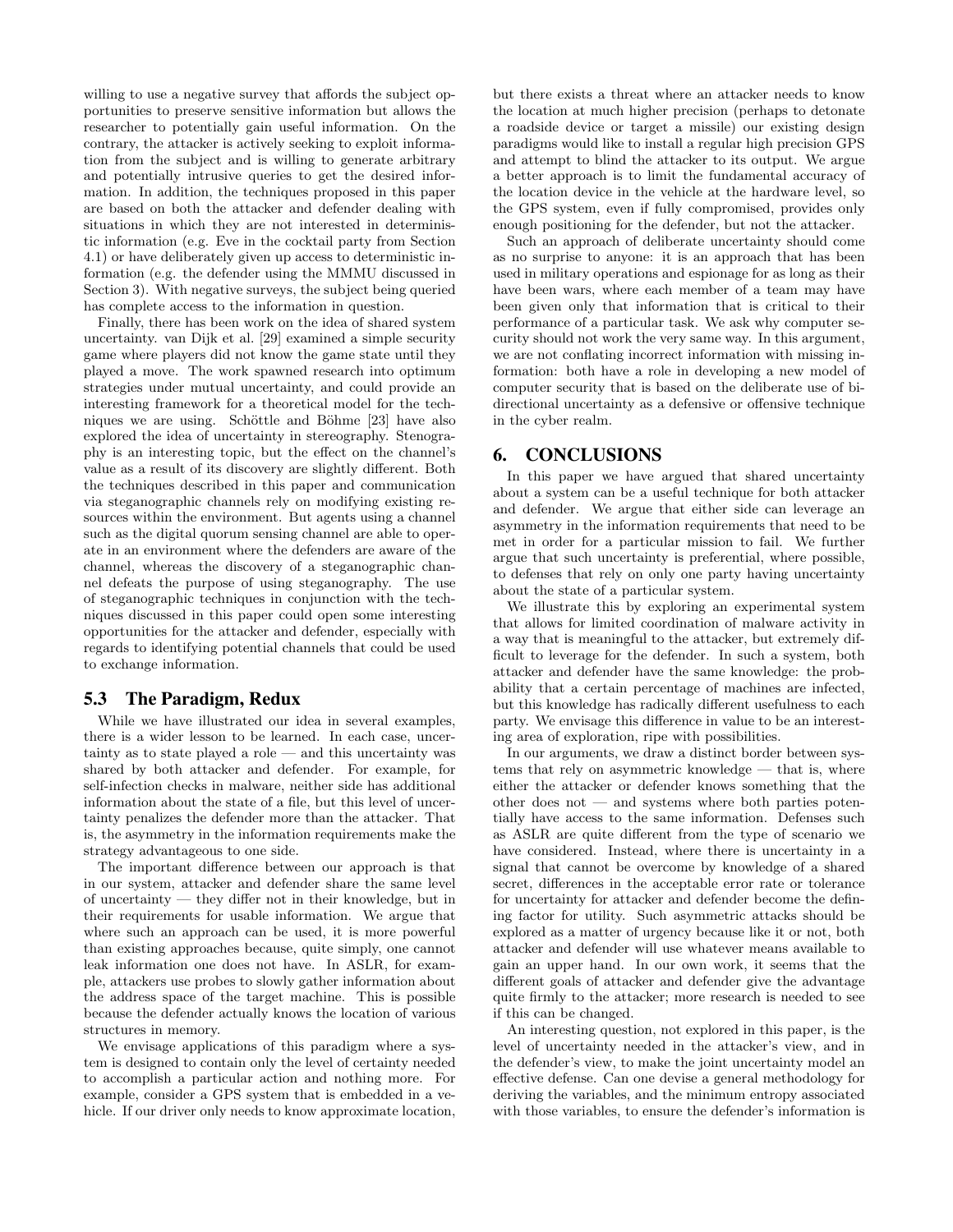useless to the attacker even if it should be revealed? The uncertainty in the attacker is clearly related to that of the defender, and vice versa; but what is the dependence? How does all this relate to the specific goals of the attacker, or assets and resources protected by the defender?

In closing, we note that there has been a great deal of focus on techniques that rely on limiting the adversary's knowledge of the system. For example, Moving Target defenses rely on the attacker not knowing the movement of the protected resource (whereas the defender does). We do not see this as a bad thing, and believe such approaches will exist for a long time in the security world as they can provide significant protection. However, we ask if there is a larger potential role for more fundamental uncertainty in the attacker/defender playbook. In the real world, these kind of asymmetries are common. In the digital world, however, the use of these approaches is much scarcer.

#### 7. ACKNOWLEDGMENTS

The authors would like to thank Dr. Marco Carvalho, Evan Stoner and Troy Toggweiler from the Harris Institute for Assured Information, at the Florida Institute of Technology for allowed the use of network resources for conducting experiments. The authors would also like to thank Dr. Heather Crawford from the Harris Institute for Assured Information, at the Florida Institute of Technology for her contribution in revising the statistical tests that were required. Lastly the authors would like to thank Keith Johnson, from the Department of Computer Sciences, at the Florida Institute of Technology for providing access to additional network resources.

This material is based in part upon work supported by the National Science Foundation under Grants Number DUE-1344369 and DGE-1303211. Any opinions, findings, and conclusions or recommendations expressed in this material are those of the author(s) and do not necessarily reflect the views of the National Science Foundation.

#### 8. REFERENCES

- [1] S. Cabuk, C. E. Brodley, and C. Shields. Ip covert timing channels: design and detection. In Proceedings of the 11th ACM conference on Computer and communications security, pages 178–187. ACM, 2004.
- [2] J. Costerton, P. S. Stewart, and E. Greenberg. Bacterial biofilms: a common cause of persistent infections. Science, 284(5418):1318–1322, 1999.
- [3] R. Crawford, M. Bishop, B. Bhumiratana, L. Clark, and K. Levitt. Sanitization models and their limitations. In Proceedings of the 2006 New Security Paradigms Workshop, NPSW '06, pages 41–56, New York, NY, USA, Sep. 2006. ACM.
- [4] F. Esponda and V. M. Guerrero. Surveys with negative questions for sensitive items. Statistics  $\mathcal{B}$ Probability Letters, 79(24):2456–2461, 2009.
- [5] F. Esponda, K. Huerta, and V. M. Guerrero. A statistical approach to provide individualized privacy for surveys. PloS one, 11(1):e0147314, 2016.
- [6] M. E. Fioravanti and R. Ford. Bacterial quorum sensing for coordination of targeted malware. In Malicious and Unwanted Software: The Americas (MALWARE), 2014 9th International Conference on, pages 101–108. IEEE, 2014.
- [7] B. K. Hammer and B. L. Bassler. Quorum sensing controls biofilm formation in vibrio cholerae. Molecular microbiology, 50(1):101–104, 2003.
- [8] A. Houmansadr, C. Brubaker, and V. Shmatikov. The parrot is dead: Observing unobservable network communications. In Security and Privacy (SP), 2013 IEEE Symposium on, pages 65–79. IEEE, 2013.
- [9] Y. Huang and A. K. Ghosh. Introducing diversity and uncertainty to create moving attack surfaces for web services. In Moving Target Defense: Creating Asymmetric Uncertainty for Cyber Threats, volume 54 of Advances in Information Security, pages 131–151, New York, NY, USA, 2011. Springer.
- [10] S. Jajodia, A. K. Ghosh, V. Swarup, C. Wang, and X. S. Wang. Moving target defense: creating asymmetric uncertainty for cyber threats, volume 54. Springer Science & Business Media, 2011.
- [11] M. H. Kang, I. S. Moskowitz, and S. Chincheck. The pump: A decade of covert fun. In Computer Security Applications Conference, 21st Annual, pages 7–pp. IEEE, 2005.
- [12] M. H. Kang, I. S. Moskowitz, and D. C. Lee. A network pump. Software Engineering, IEEE Transactions on, 22(5):329–338, 1996.
- [13] B. W. Lampson. A note on the confinement problem. Communications of the ACM, 16(10):613–615, 1973.
- [14] K. Lewis. Persister cells, dormancy and infectious disease. Nature Reviews Microbiology, 5(1):48–56, 2007.
- [15] K. Lewis. Persister cells. Annual review of microbiology, 64:357–372, 2010.
- [16] Q. Liang and W. Xiangsui. Unrestricted warfare. PLA Literature and Arts Publishing House Beijing, 1999.
- [17] N. Möker, C. R. Dean, and J. Tao. Pseudomonas aeruginosa increases formation of multidrug-tolerant persister cells in response to quorum-sensing signaling molecules. Journal of bacteriology, 192(7):1946–1955, 2010.
- [18] I. S. Moskowitz and M. H. Kang. Discussion of a statistical channel. In Proceedings of IEEE-IMS Workshop on Information Theory and Statistics, Alexandria, VA. Citeseer, 1994.
- [19] W.-L. Ng and B. L. Bassler. Bacterial quorum-sensing network architectures. Annual review of genetics, 43:197–222, 2009.
- [20] M. Oram. Determined Adversaries and Targeted Attacks. Technical report, Microsoft Corp., Redmond, WA, USA, June 2012.
- [21] D. Pavlovic. Gaming security by obscurity. In Proceedings of the 2011 workshop on New security paradigms workshop, pages 125–140. ACM, 2011.
- [22] S. T. Rutherford and B. L. Bassler. Bacterial quorum sensing: its role in virulence and possibilities for its control. Cold Spring Harbor Perspectives in Medicine, 2(11):a012427, 2012.
- [23] P. Schöttle and R. Böhme. Game theory and adaptive steganography. IEEE Transactions on Information Forensics and Security, 11(4):760–773, 2016.
- [24] W. Schwartau. Asymmetrical adversaries. Orbis, 44(2):197–205, 2000.
- [25] H. Shacham, M. Page, B. Pfaff, E.-J. Goh,